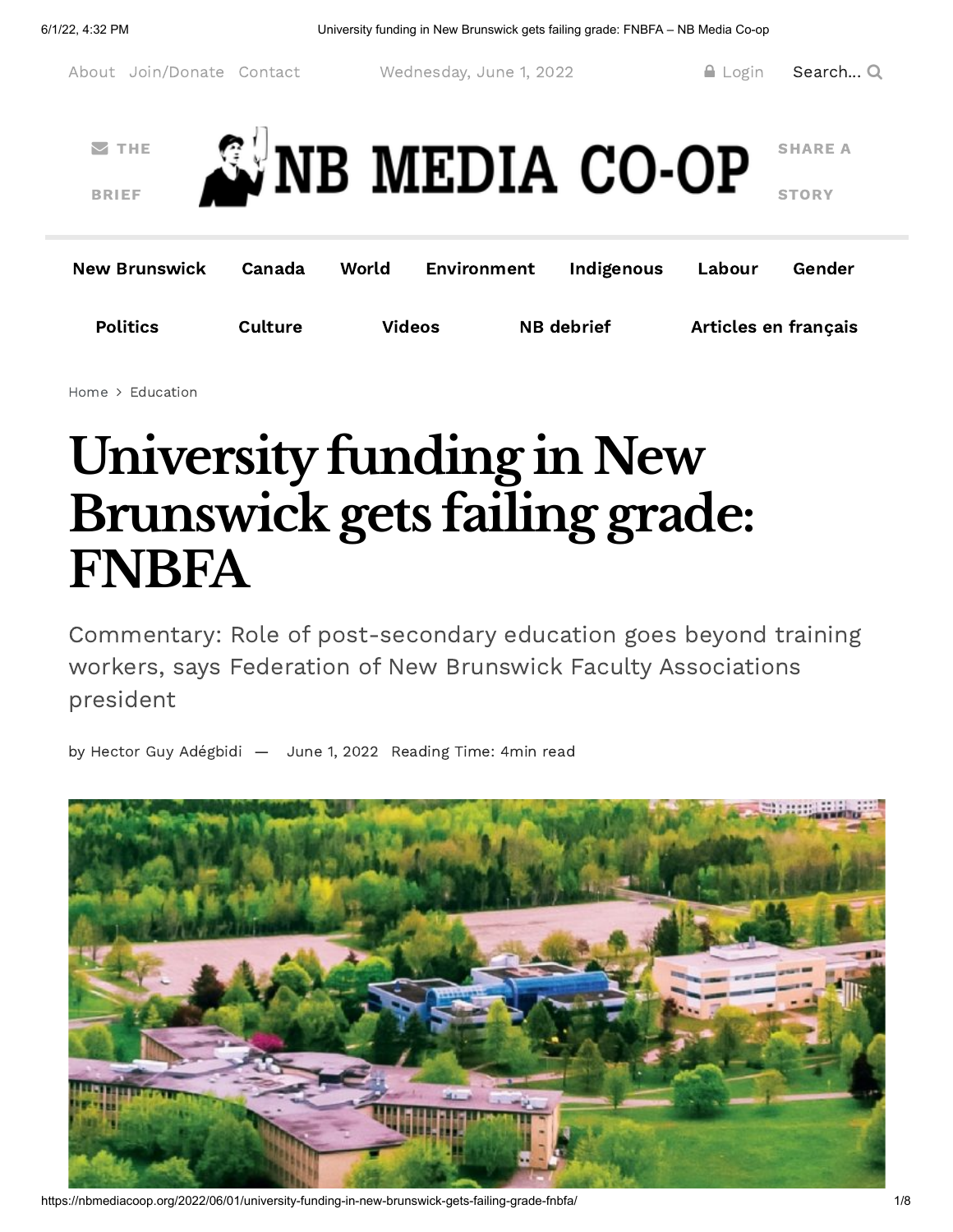

An aerial photo shows the Moncton campus of l'Université de Moncton. Pundits calling for public universities to focus on the labour needs of industry ignore the important contributions of post-secondary institutions and the long-term withdrawal of provincial governments from funding those institutions, argues Hector Guy Adégbidi. Photo: [www.umoncton.ca.](https://nbmediacoop.org/wp-content/uploads/2022/05/UniversitedeMoncton.jpg)

A recent editorial in the *Telegraph-Journal* ("Universities must meet workforce needs," April 22, 2022) as well as the subsequent commentary ("Take a hard look at N.B.'s universities," April 26, 2022) made a lot of claims about public universities which require rectification.

Both pieces were direct offshoots of the recent announcement made by the Department of Postsecondary Education, Training and Labour (PETL) that an additional one percent increase in funding is available to public universities once they have demonstrated that their student enrolment has increased. This is proposed as part of the solution to the labour shortages experienced by New Brunswick.

What is constantly missing when the topic of public universities is addressed by the government and the media is the recognition of their contributions, not only with respect to teaching and graduating well-educated young people, but also of the quality research that is conducted within those institutions. Constantly referring to public universities, more or less subtly, as training institutions for the labour force of New Brunswick is dangerously reductionist for the good of the province and what education truly means.

I want first to acknowledge the decision announced by the Minister of PETL that the interest on student loans will be eliminated. That said, we must realize that this is unlikely to be a game changer with respect to lagging enrolment when compared with the \$40,000 average debt held by New Brunswick students upon graduation. When a potential student and their family contemplate the financial implications of attending university, the deciding factor is rather the tuition costs, not the interest rate on the loan.

Independent studies show that the best way to attract students to university and ensure their graduation is to make education truly affordable. This requires much bolder moves that what the various governments of New Brunswick have had the courage to make thus far, such as lowering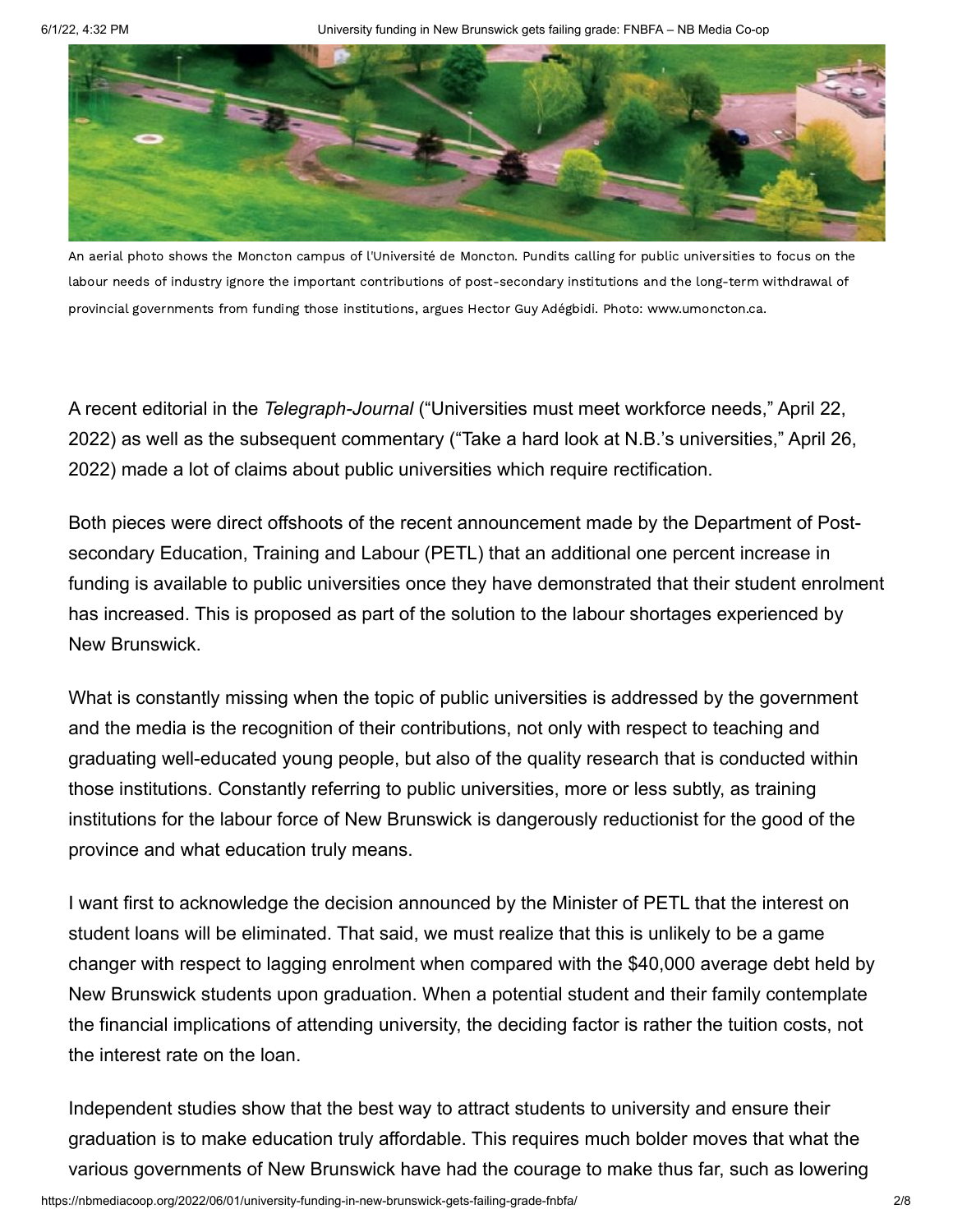tuition rates significantly, aiming for their total elimination as quickly as possible. Dozens of countries, in all regions of the world, provide university education while charging either minimal tuition or no tuition at all. Those countries have not gone bankrupt, far from it, nor is their population less responsible as a result.

The reluctance to act boldly in that direction is even more difficult to understand when we constantly hear that international students are a significant part of the solution to our labour force shortages. That is basically asking our universities to be "immigration agencies" while that is not their role nor their forte. Besides, after they deploy huge efforts and resources to recruit and admit those international students, a minimal proportion of them (less than 10 percent) are granted a Canadian visa.

Furthermore, letting our universities charge international students double the tuition fee paid by their Canadian counterpart is beyond comprehension. We need to make our universities attractive to all students, and that begins with making them truly affordable.

Then there is the issue of the additional one percent increase in funding, available to public universities that will have demonstrated an increase in their student enrolment. Although additional funds are always welcomed by public universities, that initiative is problematic for at least two reasons.

First, it is a very small amount of money for a problem as large and long lasting as attracting and ensuring the successful graduation of significant numbers of new students. Second, making the money available once enrolment numbers have already increased does not help achieve the expected results. It is like putting the cart before the proverbial horse. One wonders about the concrete basis upon which the initiative was even considered by the Government of New Brunswick.

The real story here is the drastic withdrawal of the government from its responsibility to properly fund public university education. Three decades ago, Canadian provincial governments, New Brunswick included, covered approximately 80 percent of the operating costs of public universities. That portion now stands at 57 percent in New Brunswick. Limiting the increase of the operating grant to one, or even one and a half percent annually, does not keep pace with the rate of inflation experienced by public universities, which stands at approximately three percent annually.

Those many decades of underfunding result in accumulated deficits in all public universities which, in addition to the various cost-cutting measures in which they consistently engage, try to close the funding gap between the operating grant and the true cost of operating a university through ever increasing tuition fees. This defeats the very idea that universities be made more attractive to